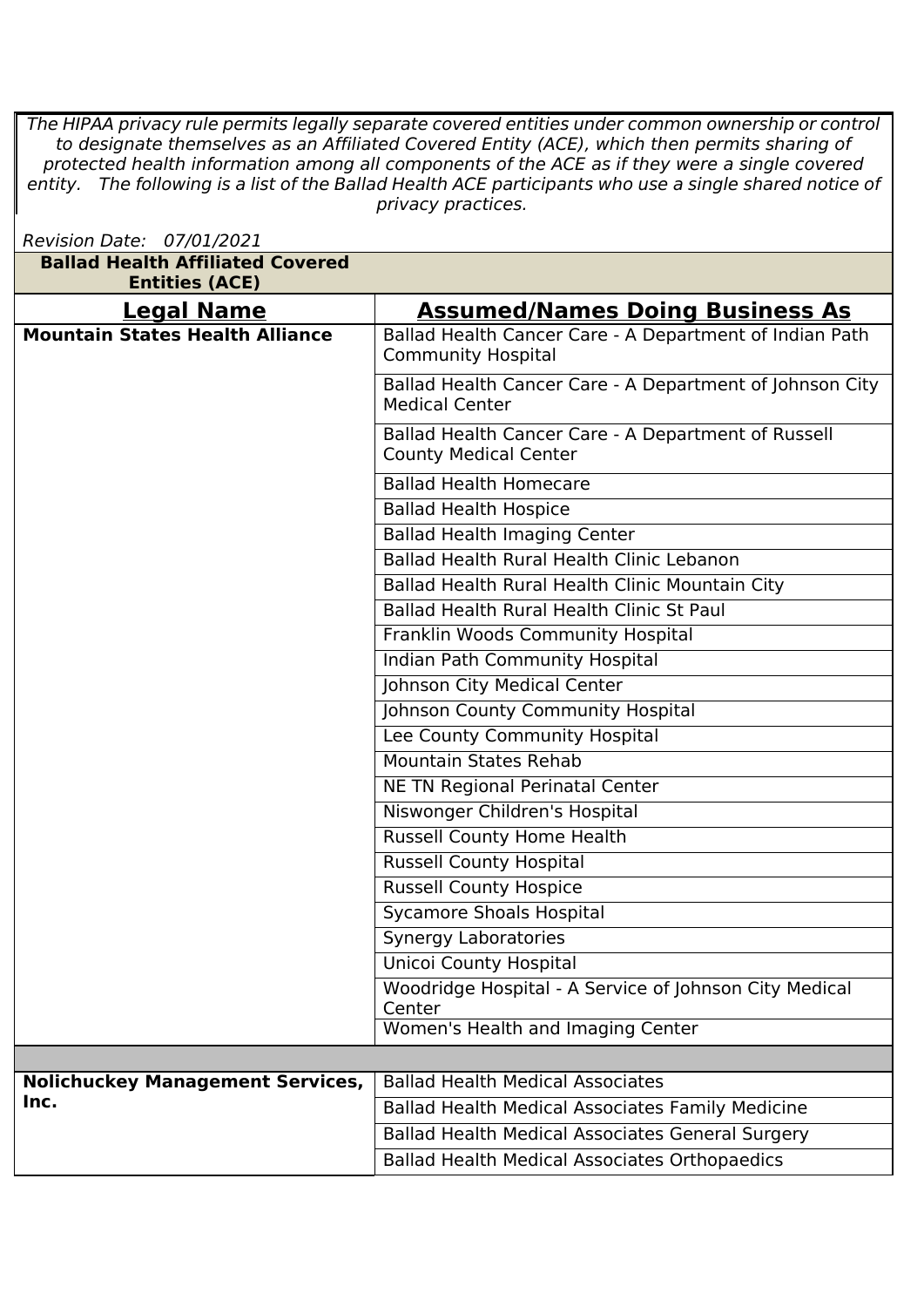|                                                            | <b>Ballad Health Medical Associates Podiatry</b>                                      |
|------------------------------------------------------------|---------------------------------------------------------------------------------------|
|                                                            |                                                                                       |
| <b>Smyth County Community Hospital</b>                     | Ballad Health Cancer Care - A Department of Smyth County<br><b>Community Hospital</b> |
|                                                            | <b>Ballad Health Rural Health Clinic Glade</b>                                        |
|                                                            | Francis Marion Manor Health & Rehabilitation                                          |
|                                                            | <b>Mountain States Rehab</b>                                                          |
|                                                            | <b>Smyth Regional HomeCare</b>                                                        |
|                                                            | <b>Synergy Laboratories</b>                                                           |
|                                                            |                                                                                       |
| Johnston Memorial Hospital, Inc.                           | Ballad Health Cancer Care - A Department of Johnston<br><b>Memorial Hospital</b>      |
|                                                            | <b>Synergy Laboratories</b>                                                           |
|                                                            |                                                                                       |
| <b>Abingdon Physician Partners</b>                         | Abingdon Healthcare for Women                                                         |
|                                                            | Abingdon Surgical Associates                                                          |
|                                                            | Blue Ridge Orthopedics & Sports Medicine                                              |
|                                                            | <b>Emory Internal Medicine</b>                                                        |
|                                                            | Mountain Laurel Internal Medicine                                                     |
|                                                            | <b>Primary Care Center</b>                                                            |
|                                                            |                                                                                       |
| <b>Community Home Care, Inc.</b>                           | Community Home Care in Norton, Virginia                                               |
|                                                            |                                                                                       |
| <b>Dickenson Community Hospital</b>                        | <b>Dickenson Medical Associates</b>                                                   |
|                                                            | Senior Life Solutions                                                                 |
|                                                            |                                                                                       |
| <b>Norton Community Physician</b><br><b>Services, LLC</b>  | <b>Community Pediatrics</b>                                                           |
|                                                            | Community Physicians Big Stone Gap                                                    |
|                                                            | <b>Community Physicians Norton</b>                                                    |
|                                                            | <b>Community Physicians Norwise OB/GYN</b>                                            |
|                                                            | <b>Community Physicians Pulmonology</b>                                               |
|                                                            | <b>Community Physicians Wise</b>                                                      |
|                                                            | Mountain States Pharmacy at Norton Community Hospital                                 |
|                                                            | <b>Occumed Health Center</b>                                                          |
|                                                            | <b>Residency Clinic</b>                                                               |
|                                                            | Thomas E Renfro Community Clinic                                                      |
|                                                            |                                                                                       |
| <b>Blue Ridge Medical Management</b><br><b>Corporation</b> | <b>Ballad Health Medical Associates</b>                                               |
|                                                            | Ballad Health Medical Associates Behavioral Health                                    |
|                                                            |                                                                                       |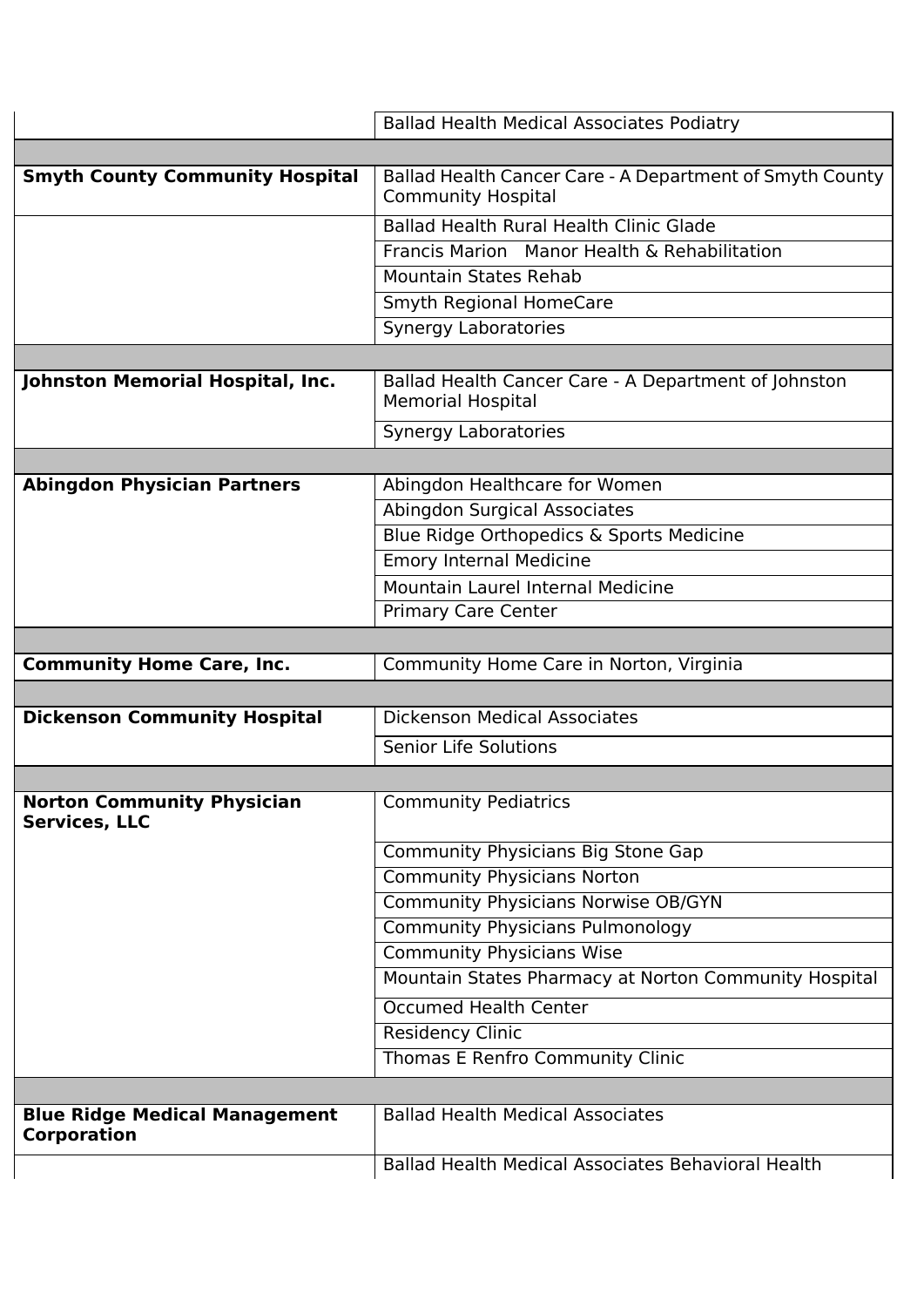| Ballad Health Medical Associates Cardiovascular and<br><b>Thoracic Surgery</b>                                                    |  |
|-----------------------------------------------------------------------------------------------------------------------------------|--|
| <b>Ballad Health Medical Associates Counseling Services</b>                                                                       |  |
| <b>Ballad Health Medical Associates Critial Care</b>                                                                              |  |
| Ballad Health Medical Associates Dermatology                                                                                      |  |
| Ballad Health Medical Associates Diabetes and<br>Endocrinology                                                                    |  |
| <b>Ballad Health Medical Associates Family Medicine</b>                                                                           |  |
| Ballad Health Medical Associates Family Medicine and<br><b>Internal Medicine</b>                                                  |  |
| Ballad Health Medical Associates Family Medicine, Internal<br><b>Medicine and Pediatrics</b>                                      |  |
| <b>Ballad Health Medical Associates Gastroenterology</b>                                                                          |  |
| Ballad Health Medical Associates General Surgery                                                                                  |  |
| Ballad Health Medical Associates Heart and Vascular Care                                                                          |  |
| Ballad Health Medical Associates Hematology and<br>Oncology                                                                       |  |
| <b>Ballad Health Medical Associates Hospitalists</b>                                                                              |  |
| <b>Ballad Health Medical Associates Infectious Disease</b>                                                                        |  |
| <b>Ballad Health Medical Associates Internal Medicine</b>                                                                         |  |
| Ballad Health Medical Associates Interventional Pain<br>Management                                                                |  |
| Ballad Health Medical Associates Nephrology                                                                                       |  |
| Ballad Health Medical Associates Neuroendovascular                                                                                |  |
| Surgery                                                                                                                           |  |
| <b>Ballad Health Medical Associates Neurology</b>                                                                                 |  |
| Ballad Health Medical Associates Neurosurgery and Spine                                                                           |  |
| Ballad Health Medical Associates OB/GYN and Womens<br>Health                                                                      |  |
| Ballad Health Medical Associates Occupational Medicine<br>https://www.balladhealth.org/medical-services/occupation<br>al-medicine |  |
| <b>Ballad Health Medical Associates Pediatrics</b>                                                                                |  |
| Ballad Health Medical Associates Pediatric Endocrinology                                                                          |  |
| <b>Ballad Health Medical Associates Pediatric</b>                                                                                 |  |
| Gastroenterology                                                                                                                  |  |
| <b>Ballad Health Medical Associates Pediatrics Greene</b><br>Mountain                                                             |  |
| Ballad Health Medical Associates Pediatrics Neurology                                                                             |  |
| Ballad Health Medical Associates Pulmonology and Sleep<br>Medicine                                                                |  |
| Ballad Health Medical Associates Pulmonology and Critical<br>Care                                                                 |  |
| <b>Ballad Health Medical Associates Sleep Medicine</b>                                                                            |  |
| <b>Ballad Health Medical Associates Trauma Services</b>                                                                           |  |
|                                                                                                                                   |  |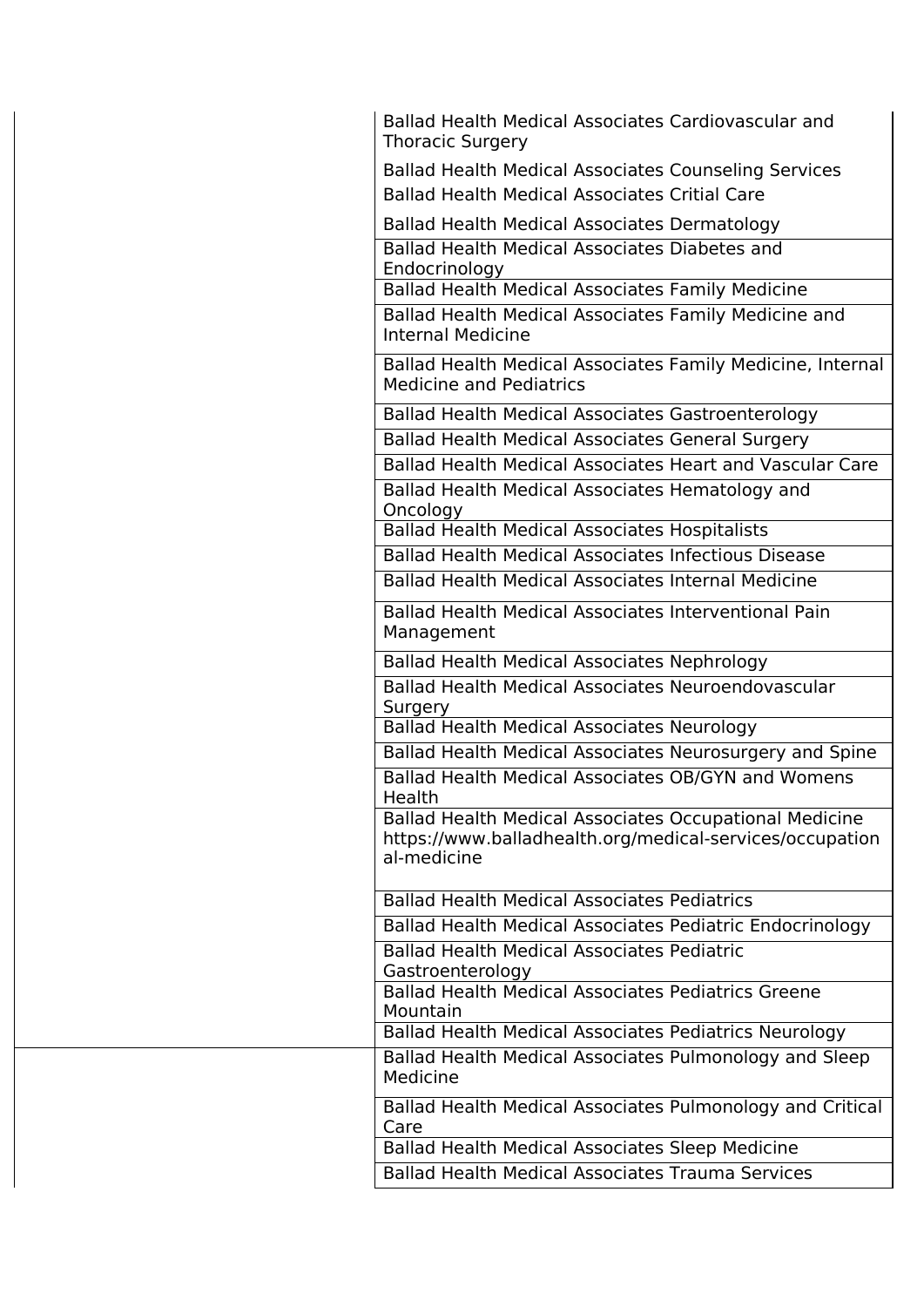|                                                           | <b>Ballad Health Medical Associates Urology</b>                                                                      |
|-----------------------------------------------------------|----------------------------------------------------------------------------------------------------------------------|
|                                                           | <b>Ballad Health Medical Associates Urgent Care</b><br>https://www.balladhealth.org/medical-services/urgent-car<br>e |
|                                                           | Ballad Health Medical Associates Vascular Surgery                                                                    |
|                                                           | <b>Ballad Health Medical Associates Wound Care</b>                                                                   |
|                                                           |                                                                                                                      |
| <b>Wilson Pharmacy, Inc.</b>                              | <b>Ballad Health Pharmacy</b>                                                                                        |
|                                                           |                                                                                                                      |
| <b>Mediserve Medical Equipment of</b><br>Kingsport, Inc.  | <b>Ballad Health Medical Equipment</b>                                                                               |
|                                                           |                                                                                                                      |
| <b>Emmaus Community Healthcare,</b><br><b>LLC</b>         | Piney Flats Urgent Care                                                                                              |
|                                                           |                                                                                                                      |
| <b>Wellmont Health System</b>                             | Ballad Health Cancer Care - A Department of Lonesome<br>Pine Hospital (Norton)                                       |
|                                                           | Ballad Health Cancer Care - A Department of Lonesome<br>Pine Hospital (Bristol)                                      |
|                                                           | <b>Bristol Regional Medical Center</b>                                                                               |
|                                                           | <b>Hancock County Hospital</b>                                                                                       |
|                                                           | <b>Holston Valley Medical Center</b>                                                                                 |
|                                                           | Lonesome Pine Hospital                                                                                               |
|                                                           | Marsh Regional Blood Center                                                                                          |
|                                                           | Mountain View Regional Hospital                                                                                      |
|                                                           | Norton Community Hospital                                                                                            |
|                                                           |                                                                                                                      |
| <b>Wellmont Sleep Services</b>                            |                                                                                                                      |
|                                                           |                                                                                                                      |
| <b>Wellmont Madison House</b>                             |                                                                                                                      |
|                                                           |                                                                                                                      |
| <b>Wellmont Wexford House</b>                             |                                                                                                                      |
|                                                           |                                                                                                                      |
| <b>Wellmont Hawkins County Memorial</b><br>Hospital, Inc. | <b>Hawkins County Memorial Hospital</b>                                                                              |
|                                                           |                                                                                                                      |
| Takoma Regional Hospital, Inc.                            | Ballad Health Medical Associates Behavioral Health<br>Greeneville                                                    |
|                                                           | <b>Ballad Health Medical Associates Family Medicine</b><br><b>Greeneville West</b>                                   |
|                                                           |                                                                                                                      |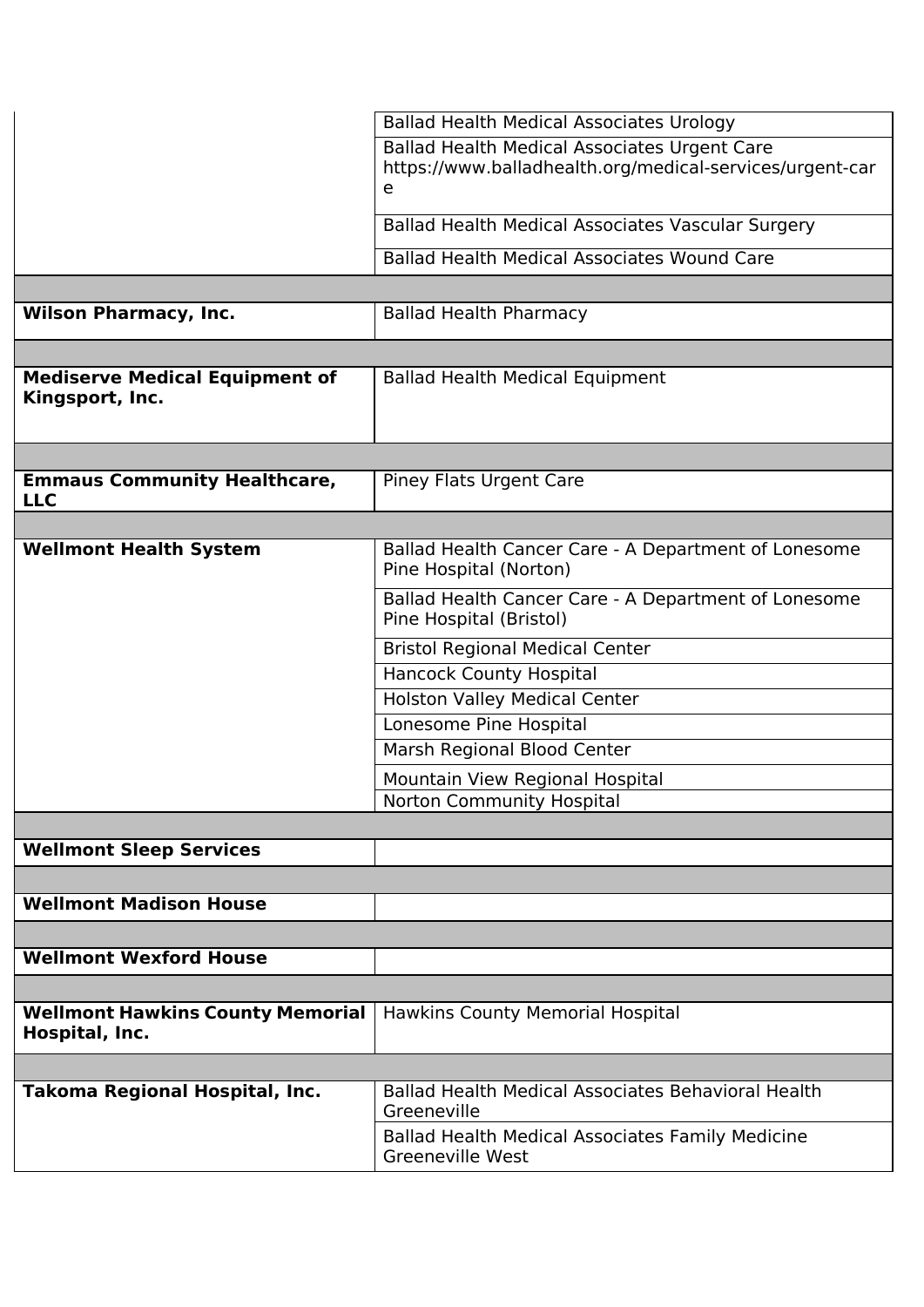| Ballad Health Medical Associates Family Medicine and<br>Internal Medicine Greeneville North |
|---------------------------------------------------------------------------------------------|
| Ballad Health Medical Associates Gastroenterology<br>Greeneville                            |
| Ballad Health Medical Associates General Surgery<br>Greeneville West                        |
| <b>Ballad Health Medical Associates Internal Medicine</b><br>Greeneville                    |
| Ballad Health Medical Associates Occupational Medicine<br>Greeneville                       |
| Ballad Health Medical Associates Neurology Greeneville                                      |
| Ballad Health Medical Associates OBGYN and Women's<br><b>Health Greeneville</b>             |
| <b>Ballad Health Medical Associates Pediatrics Greeneville</b>                              |
| <b>Ballad Health Medical Associates Podiatry Greeneville</b><br>West                        |
| <b>Ballad Health Medical Associates Wound Care Greeneville</b>                              |
| <b>Greeneville Community Hospital</b>                                                       |
| Laughlin Healthcare Center                                                                  |

| <b>Wellmont Cardiology Services</b> | Ballad Health CVA Heart Institute |
|-------------------------------------|-----------------------------------|
|                                     | Wellmont CVA Heart Institute      |

| <b>Wellmont Medical Associates</b> | <b>Ballad Health Medical Associates Behavioral Health</b>                 |
|------------------------------------|---------------------------------------------------------------------------|
|                                    | <b>Ballad Health Medical Associates Critical Care</b>                     |
|                                    | Ballad Health Medical Associates Diabetes and                             |
|                                    | Endocrinology                                                             |
|                                    | Ballad Health Medical Associates Ear, Nose, and Throat                    |
|                                    | <b>Ballad Health Medical Associates Family Medicine</b>                   |
|                                    | Ballad Health Medical Associates Family Medicine and<br>Internal Medicine |
|                                    | <b>Ballad Health Medical Associates Gastroenterology</b>                  |
|                                    | Ballad Health Medical Associates General Surgery                          |
|                                    | Ballad Health Medical Associates Gynecologic Oncology                     |
|                                    | Ballad Health Medical Associates Heart and Vascular Care                  |
|                                    | Ballad Health Medical Associates Hematology and                           |
|                                    | Oncology                                                                  |
|                                    | <b>Ballad Health Medical Associates Hospitalists</b>                      |
|                                    | <b>Ballad Health Medical Associates Infectious Disease</b>                |
|                                    | Ballad Health Medical Associates Interventional Pain                      |
|                                    | Management                                                                |
|                                    | <b>Ballad Health Medical Associates Laboratory Services</b>               |
|                                    | <b>Ballad Health Medical Associates Internal Medicine</b>                 |
|                                    | <b>Ballad Health Medical Associates Pediatrics</b>                        |
|                                    |                                                                           |